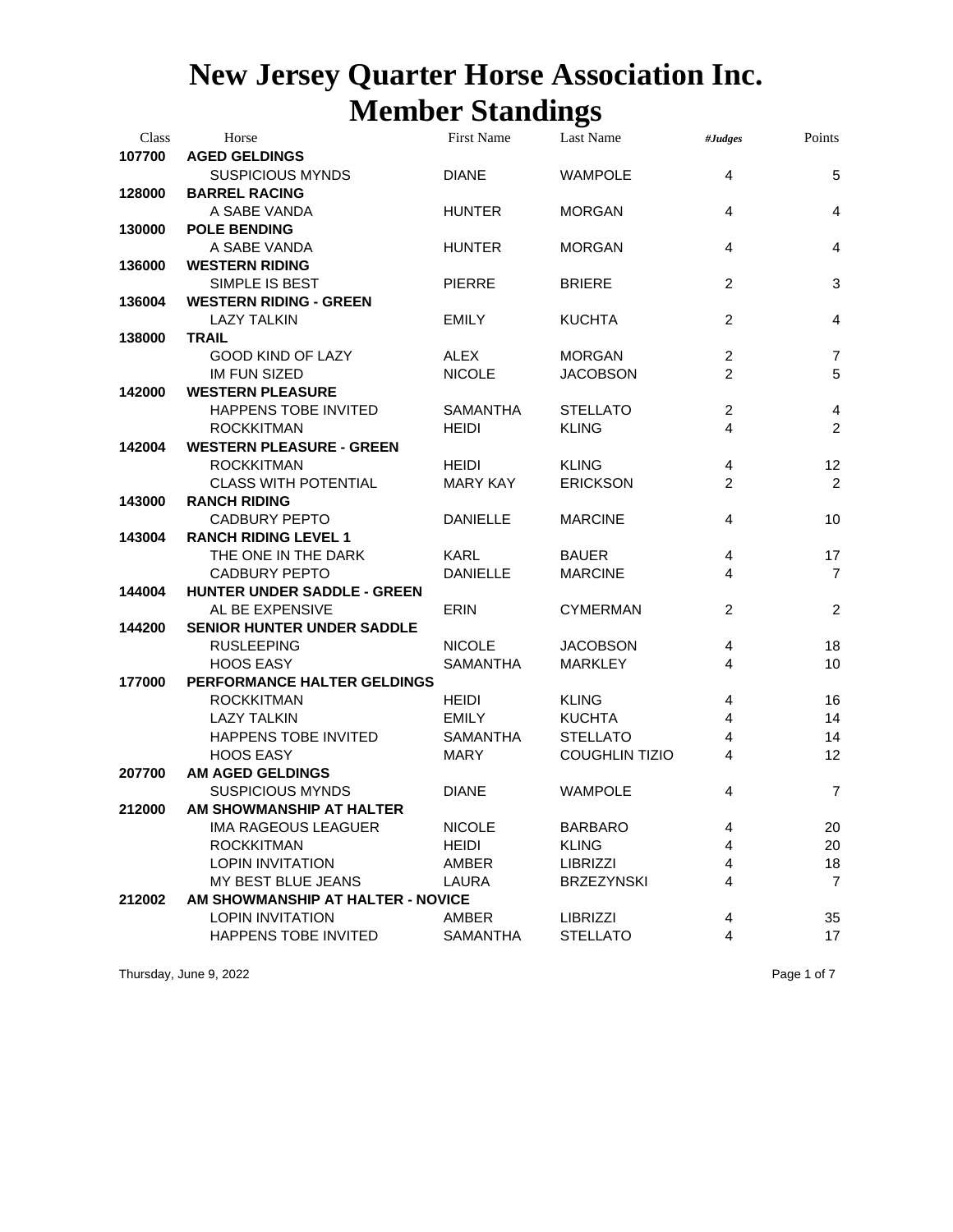| Class  | Horse                            | First Name      | Last Name        | #Judges                 | Points           |
|--------|----------------------------------|-----------------|------------------|-------------------------|------------------|
|        | <b>CADBURY PEPTO</b>             | <b>THERESE</b>  | <b>PERRETTE</b>  | $\overline{\mathbf{4}}$ | 15               |
|        | MITOS HOT INVESTMENT             | <b>MARY KAY</b> | <b>ERICKSON</b>  | 2                       | 12               |
|        | <b>CLASS WITH POTENTIAL</b>      | <b>MARY KAY</b> | <b>ERICKSON</b>  | $\overline{2}$          | $\overline{c}$   |
|        | NOTHINGBUTPERFECTION             | <b>SHILPA</b>   | <b>DESHPANDE</b> | $\overline{2}$          | $\overline{2}$   |
| 212800 | AM SELECT SHOWMANSHIP AT HALTER  |                 |                  |                         |                  |
|        | <b>MITOS HOT INVESTMENT</b>      | <b>MARY KAY</b> | <b>ERICKSON</b>  | 4                       | 20               |
|        | SWEET AND SEMI LAZY              | <b>MORRA</b>    | <b>NEVELLS</b>   | $\overline{2}$          | 11               |
|        | <b>SECRET SANTA</b>              | <b>KELLY</b>    | <b>BUTZ</b>      | $\overline{4}$          | 10               |
|        | <b>CADBURY PEPTO</b>             | <b>THERESE</b>  | <b>PERRETTE</b>  | $\overline{4}$          | 8                |
| 228002 | AM BARREL RACING - NOVICE        |                 |                  |                         |                  |
|        | A SABE VANDA                     | <b>HUNTER</b>   | <b>MORGAN</b>    | 4                       | 4                |
| 238000 | <b>AM TRAIL</b>                  |                 |                  |                         |                  |
|        | HAPPENS TOBE INVITED             | <b>SAMANTHA</b> | <b>STELLATO</b>  | $\overline{4}$          | 14               |
| 238002 | <b>AM TRAIL - NOVICE</b>         |                 |                  |                         |                  |
|        | HAPPENS TOBE INVITED             | <b>SAMANTHA</b> | <b>STELLATO</b>  | 4                       | 10               |
|        | <b>CLASS WITH POTENTIAL</b>      | <b>MARY KAY</b> | <b>ERICKSON</b>  | $\overline{2}$          | $\overline{2}$   |
|        | MITOS HOT INVESTMENT             | <b>MARY KAY</b> | <b>ERICKSON</b>  | $\overline{2}$          | $\overline{c}$   |
| 238800 | <b>AM SELECT TRAIL</b>           |                 |                  |                         |                  |
|        | MITOS HOT INVESTMENT             | <b>MARY KAY</b> | <b>ERICKSON</b>  | 4                       | $\boldsymbol{9}$ |
|        | <b>CLASS WITH POTENTIAL</b>      | <b>MARY KAY</b> | <b>ERICKSON</b>  | 2                       | $\overline{4}$   |
| 240000 | AM WESTERN HORSEMANSHIP          |                 |                  |                         |                  |
|        | <b>ROCKKITMAN</b>                | <b>HEIDI</b>    | <b>KLING</b>     | 4                       | 8                |
| 240002 | AM WESTERN HORSEMANSHIP - NOVICE |                 |                  |                         |                  |
|        | HAPPENS TOBE INVITED             | <b>SAMANTHA</b> | <b>STELLATO</b>  | 4                       | 22               |
|        | <b>LOPIN INVITATION</b>          | AMBER           | <b>LIBRIZZI</b>  | 4                       | 21               |
|        | <b>CURVES THAT KICK</b>          | <b>CLAUDIA</b>  | <b>MORGAN</b>    | $\overline{c}$          | $\boldsymbol{9}$ |
|        | <b>CLASS WITH POTENTIAL</b>      | <b>MARY KAY</b> | <b>ERICKSON</b>  | $\overline{\mathbf{4}}$ | $\bf8$           |
|        | A CERTAIN COWGIRL                | <b>MICHELLE</b> | <b>FELVER</b>    | $\overline{\mathbf{4}}$ | $\overline{7}$   |
|        | NOTHINGBUTPERFECTION             | <b>SHILPA</b>   | <b>DESHPANDE</b> | 4                       | $\overline{2}$   |
| 240800 | AM SELECT WESTERN HORSEMANSHIP   |                 |                  |                         |                  |
|        | <b>IM FUN SIZED</b>              | <b>URSULA</b>   | <b>HODGSON</b>   | 2                       | 8                |
| 242000 | AM WESTERN PLEASURE              |                 |                  |                         |                  |
|        | <b>ROCKKITMAN</b>                | <b>HEIDI</b>    | <b>KLING</b>     | 4                       | 19               |
| 242002 | AM WESTERN PLEASURE - NOVICE     |                 |                  |                         |                  |
|        | A CERTAIN COWGIRL                | <b>MICHELLE</b> | <b>FELVER</b>    | 4                       | 25               |
|        | <b>CLASS WITH POTENTIAL</b>      | <b>MARY KAY</b> | <b>ERICKSON</b>  | 4                       | 19               |
|        | <b>SUSPICIOUS MYNDS</b>          | <b>DIANE</b>    | <b>WAMPOLE</b>   | 4                       | 11               |
|        | SECRET SANTA                     | KELLY           | <b>BUTZ</b>      | 2                       | 8                |
|        | NOTHINGBUTPERFECTION             | <b>SHILPA</b>   | <b>DESHPANDE</b> | 4                       | 4                |
| 242800 | AM SELECT WESTERN PLEASURE       |                 |                  |                         |                  |
|        | A CERTAIN COWGIRL                | <b>MICHELLE</b> | <b>FELVER</b>    | 4                       | 8                |
| 243000 | AM AMATEUR RANCH RIDING          |                 |                  |                         |                  |
|        | PERFECT IN THE DARK              | <b>COURTNEY</b> | <b>VANGROUW</b>  | 4                       | 20               |
| 243002 | <b>RANCH RIDING AMT LEVEL1</b>   |                 |                  |                         |                  |

Thursday, June 9, 2022 **Page 2 of 7**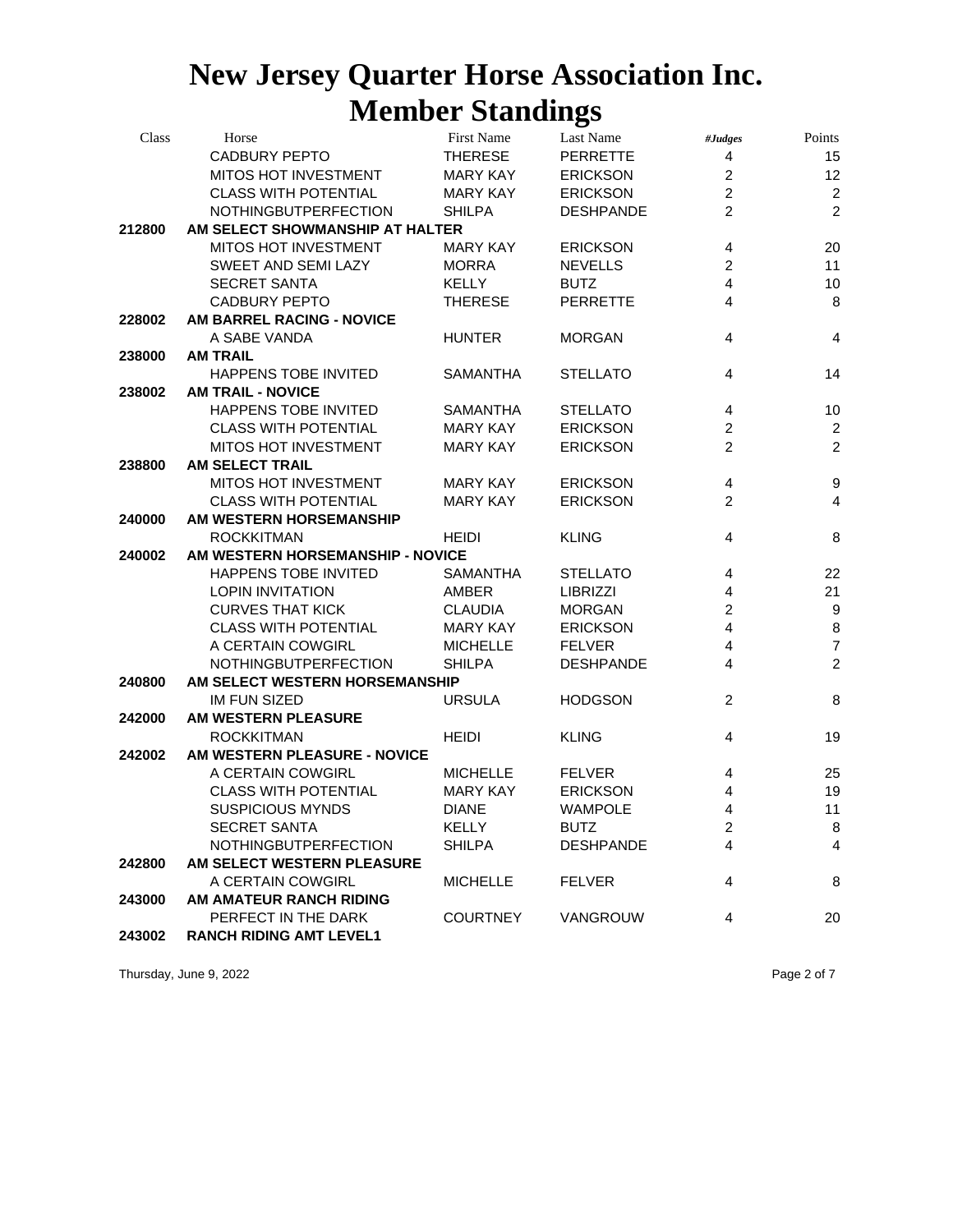| Class  | Horse                            | <b>First Name</b> | Last Name             | #Judges                 | Points          |  |  |
|--------|----------------------------------|-------------------|-----------------------|-------------------------|-----------------|--|--|
|        | PERFECT IN THE DARK              | <b>COURTNEY</b>   | VANGROUW              | $\overline{4}$          | 17              |  |  |
|        | MITOS HOT INVESTMENT             | <b>MARY KAY</b>   | <b>ERICKSON</b>       | $\overline{4}$          | 12              |  |  |
|        | <b>LOPIN INVITATION</b>          | <b>THERESE</b>    | <b>PERRETTE</b>       | $\overline{4}$          | 8               |  |  |
| 243800 | <b>SELECT RANCH RIDING</b>       |                   |                       |                         |                 |  |  |
|        | MITOS HOT INVESTMENT             | <b>MARY KAY</b>   | <b>ERICKSON</b>       | 4                       | 10              |  |  |
| 244000 | AM HUNTER UNDER SADDLE           |                   |                       |                         |                 |  |  |
|        | <b>ROCKKITMAN</b>                | <b>HEIDI</b>      | <b>KLING</b>          | 4                       | 34              |  |  |
|        | <b>HOOS EASY</b>                 | <b>MARY</b>       | <b>COUGHLIN TIZIO</b> | 4                       | 23              |  |  |
|        | <b>HES WILLY AWESOME</b>         | <b>SAMANTHA</b>   | <b>STELLATO</b>       | $\overline{c}$          | 17              |  |  |
|        | <b>WILLIE WANTS TO WIN</b>       | <b>CLAUDIA</b>    | <b>MORGAN</b>         | $\overline{4}$          | 16              |  |  |
|        | AL BE EXPENSIVE                  | <b>ERIN</b>       | <b>CYMERMAN</b>       | 4                       | 9               |  |  |
|        | <b>BLUE SUEDE IRONS</b>          | <b>LINDSEY</b>    | <b>MEDIO</b>          | $\overline{\mathbf{4}}$ | 8               |  |  |
| 244002 | AM HUNTER UNDER SADDLE - NOVICE  |                   |                       |                         |                 |  |  |
|        | <b>HES WILLY AWESOME</b>         | <b>SAMANTHA</b>   | <b>STELLATO</b>       | 4                       | 35              |  |  |
|        | <b>HOOS EASY</b>                 | <b>MARY</b>       | <b>COUGHLIN TIZIO</b> | 4                       | 30              |  |  |
|        | <b>WILLIE WANTS TO WIN</b>       | <b>CLAUDIA</b>    | <b>MORGAN</b>         | 4                       | 25              |  |  |
|        | <b>LOPIN INVITATION</b>          | AMBER             | <b>LIBRIZZI</b>       | 4                       | 17              |  |  |
|        | <b>CLASS WITH POTENTIAL</b>      | <b>MARY KAY</b>   | <b>ERICKSON</b>       | $\overline{4}$          | $\, 8$          |  |  |
|        | MY BEST BLUE JEANS               | LAURA             | <b>BRZEZYNSKI</b>     | $\overline{4}$          | $\mathbf{3}$    |  |  |
| 244800 | AM SELECT HUNTER UNDER SADDLE    |                   |                       |                         |                 |  |  |
|        | <b>SECRET SANTA</b>              | <b>KELLY</b>      | <b>BUTZ</b>           | 2                       | $\overline{4}$  |  |  |
| 252000 | AM HUNT SEAT EQUITATION          |                   |                       |                         |                 |  |  |
|        | <b>ROCKKITMAN</b>                | <b>HEIDI</b>      | <b>KLING</b>          | 4                       | 24              |  |  |
|        | <b>HES WILLY AWESOME</b>         | <b>SAMANTHA</b>   | <b>STELLATO</b>       | 4                       | 11              |  |  |
|        | <b>LOPIN INVITATION</b>          | AMBER             | <b>LIBRIZZI</b>       | $\overline{2}$          | $\overline{c}$  |  |  |
| 252002 | AM HUNT SEAT EQUITATION - NOVICE |                   |                       |                         |                 |  |  |
|        | <b>BLUE SUEDE IRONS</b>          | <b>LINDSEY</b>    | <b>MEDIO</b>          | 4                       | 25              |  |  |
|        | <b>WILLIE WANTS TO WIN</b>       | <b>CLAUDIA</b>    | <b>MORGAN</b>         | $\overline{4}$          | 24              |  |  |
|        | <b>LOPIN INVITATION</b>          | AMBER             | <b>LIBRIZZI</b>       | $\overline{4}$          | 21              |  |  |
|        | AINT HE HOT                      | <b>KAREN</b>      | <b>ORGERA</b>         | $\overline{c}$          | 15              |  |  |
|        | <b>CLASS WITH POTENTIAL</b>      | <b>MARY KAY</b>   | <b>ERICKSON</b>       | $\overline{\mathbf{4}}$ | 10              |  |  |
| 275000 | AM PERFORMANCE HALTER MARES      |                   |                       |                         |                 |  |  |
|        | A CERTAIN COWGIRL                | <b>MICHELLE</b>   | <b>FELVER</b>         | 4                       | 12              |  |  |
|        | MITOS HOT INVESTMENT             | <b>MARY KAY</b>   | <b>ERICKSON</b>       | $\overline{4}$          | $\,6$           |  |  |
|        | <b>CURVES THAT KICK</b>          | <b>CLAUDIA</b>    | <b>MORGAN</b>         | $\overline{\mathbf{4}}$ | $6\phantom{1}6$ |  |  |
| 277000 | AM PERFORMANCE HALTER GELDINGS   |                   |                       |                         |                 |  |  |
|        | <b>ROCKKITMAN</b>                | <b>HEIDI</b>      | <b>KLING</b>          | 4                       | 22              |  |  |
|        | HAPPENS TOBE INVITED             | SAMANTHA          | STELLATO              | 4                       | 19              |  |  |
|        | <b>HOOS EASY</b>                 | <b>MARY</b>       | <b>COUGHLIN TIZIO</b> | 4                       | 14              |  |  |
|        | <b>LOPIN INVITATION</b>          | AMBER             | <b>LIBRIZZI</b>       | 4                       | $\overline{7}$  |  |  |
|        | <b>CLASS WITH POTENTIAL</b>      | <b>MARY KAY</b>   | <b>ERICKSON</b>       | 4                       | $\,$ 5 $\,$     |  |  |
|        | <b>WILLIE WANTS TO WIN</b>       | <b>CLAUDIA</b>    | <b>MORGAN</b>         | 4                       | $\overline{2}$  |  |  |
| 407500 | YTH TWO-YEAR-OLD GELDINGS        |                   |                       |                         |                 |  |  |
|        | <b>IMA CUTE SECRET</b>           | <b>KATIE</b>      | <b>LEONARSKI</b>      | 4                       | 36              |  |  |
|        |                                  |                   |                       |                         |                 |  |  |

Thursday, June 9, 2022 **Page 3 of 7** Page 3 of 7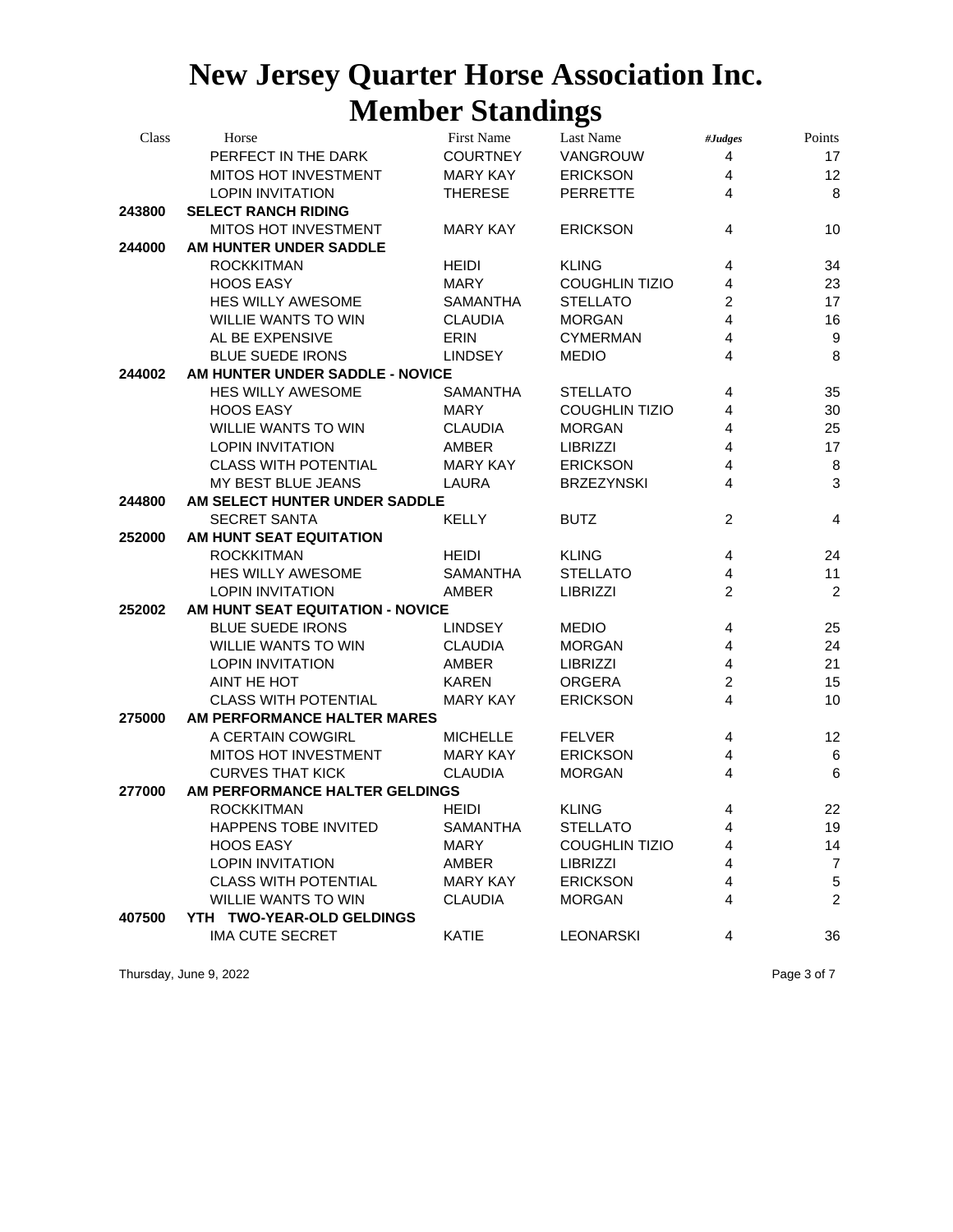| Class  | Horse                              | <b>First Name</b> | Last Name         | #Judges                 | Points                  |
|--------|------------------------------------|-------------------|-------------------|-------------------------|-------------------------|
| 407700 | YTH AGED GELDINGS                  |                   |                   |                         |                         |
|        | <b>WIN YOUR DREAMS</b>             | <b>ADRIANNA</b>   | <b>GOOLSBY</b>    | 4                       | 13                      |
|        | <b>FLASH NTHEDARK</b>              | <b>ALEX</b>       | <b>MORGAN</b>     | 4                       | 5                       |
|        | ITS AL WAYS SUMTHING               | <b>JILLIAN</b>    | <b>STRINGER</b>   | $\overline{c}$          | $\overline{\mathbf{4}}$ |
|        | <b>ITSALLWAYSSUMPN</b>             | <b>JILLIAN</b>    | <b>STRINGER</b>   | $\overline{2}$          | $\mathbf{3}$            |
| 412002 | YTH SHOWMANSHIP AT HALTER - NOVICE |                   |                   |                         |                         |
|        | <b>LAZY TALKIN</b>                 | <b>EMILY</b>      | <b>KUCHTA</b>     | $\overline{4}$          | 29                      |
|        | JUS CALL ME SOUTHERN               | <b>ALISSA</b>     | <b>MONETTI</b>    | $\overline{4}$          | 29                      |
|        | <b>REAL HOT KRYMSUN</b>            | <b>CAROLINE</b>   | <b>WISNIEWSKI</b> | 4                       | 24                      |
|        | AINT HE HOT                        | <b>EMILY</b>      | <b>ORGERA</b>     | $\overline{c}$          | 10                      |
|        | <b>WIN YOUR DREAMS</b>             | <b>ADRIANNA</b>   | <b>GOOLSBY</b>    | 4                       | 10                      |
|        | <b>ITS AL WAYS SUMTHING</b>        | <b>JILLIAN</b>    | <b>STRINGER</b>   | $\overline{c}$          | $\overline{7}$          |
|        | HES GENUINE ABSOLUTE               | <b>LAUREN</b>     | <b>GOOLSBY</b>    | 4                       | $\overline{7}$          |
|        | <b>ITSALLWAYSSUMPN</b>             | <b>JILLIAN</b>    | <b>STRINGER</b>   | $\overline{2}$          | 3                       |
| 412700 | YTH SHOWMANSHIP 13 AND UNDER       |                   |                   |                         |                         |
|        | HES GENUINE ABSOLUTE               | LAUREN            | <b>GOOLSBY</b>    | 4                       | 11                      |
|        | AINT HE HOT                        | <b>EMILY</b>      | <b>ORGERA</b>     | $\overline{2}$          | 5                       |
| 412800 | YTH SHOWMANSHIP 14-18              |                   |                   |                         |                         |
|        | SIMPLE IS BEST                     | <b>ALYSSA</b>     | <b>PAPIEZ</b>     | 4                       | 29                      |
|        | <b>JUS CALL ME SOUTHERN</b>        | <b>ALISSA</b>     | <b>MONETTI</b>    | 4                       | 26                      |
|        | <b>LAZY TALKIN</b>                 | <b>EMILY</b>      | <b>KUCHTA</b>     | 4                       | 22                      |
|        | <b>VS IRISH COWGIRL</b>            | <b>ELLA</b>       | <b>KUCHTA</b>     | 4                       | 19                      |
|        | ABSOLUTELY CERTAIN                 | <b>GRACIE</b>     | <b>KREFT</b>      | $\overline{4}$          | 11                      |
|        | <b>WIN YOUR DREAMS</b>             | <b>ADRIANNA</b>   | <b>GOOLSBY</b>    | $\overline{c}$          | 8                       |
|        | COOL LOOKIN LOPER                  | MIA               | CASSO             | 4                       | $\overline{7}$          |
|        | <b>ITSALLWAYSSUMPN</b>             | <b>JILLIAN</b>    | <b>STRINGER</b>   | $\overline{c}$          | $\overline{\mathbf{4}}$ |
| 436000 | YTH WESTERN RIDING                 |                   |                   |                         |                         |
|        | SIMPLE IS BEST                     | <b>ALYSSA</b>     | <b>PAPIEZ</b>     | 2                       | $\overline{2}$          |
| 438000 | YTH TRAIL                          |                   |                   |                         |                         |
|        | JUS CALL ME SOUTHERN               | <b>ALISSA</b>     | <b>MONETTI</b>    | 4                       | 16                      |
|        | ABSOLUTELY CERTAIN                 | <b>GRACIE</b>     | <b>KREFT</b>      | 4                       | 11                      |
|        | HES GENUINE ABSOLUTE               | LAUREN            | <b>GOOLSBY</b>    | 4                       | 9                       |
|        | <b>GOOD KIND OF LAZY</b>           | <b>ALEX</b>       | <b>MORGAN</b>     | $\overline{4}$          | $\overline{4}$          |
| 438002 | YTH TRAIL - NOVICE                 |                   |                   |                         |                         |
|        | HES GENUINE ABSOLUTE               | LAUREN            | <b>GOOLSBY</b>    | 4                       | 10                      |
|        | ABSOLUTELY CERTAIN                 | <b>GRACIE</b>     | <b>KREFT</b>      | 4                       | 8                       |
|        | JUS CALL ME SOUTHERN               | <b>ALISSA</b>     | <b>MONETTI</b>    | $\overline{c}$          | 8                       |
|        | GOOD KIND OF LAZY                  | ALEX              | <b>MORGAN</b>     | $\overline{\mathbf{4}}$ | $6\phantom{a}$          |
| 440002 | YTH WESTERN HORSEMANSHIP - NOVICE  |                   |                   |                         |                         |
|        | <b>JUS CALL ME SOUTHERN</b>        | <b>ALISSA</b>     | <b>MONETTI</b>    | 4                       | 30                      |
|        | HES GENUINE ABSOLUTE               | <b>LAUREN</b>     | <b>GOOLSBY</b>    | 4                       | 17                      |
|        | <b>LAZY TALKIN</b>                 | <b>EMILY</b>      | <b>KUCHTA</b>     | 4                       | 15                      |
|        | GOOD KIND OF LAZY                  | <b>ALEX</b>       | <b>MORGAN</b>     | 4                       | 14                      |
|        | <b>ITS AL WAYS SUMTHING</b>        | <b>JILLIAN</b>    | <b>STRINGER</b>   | 2                       | 11                      |

Thursday, June 9, 2022 **Page 4 of 7** Page 4 of 7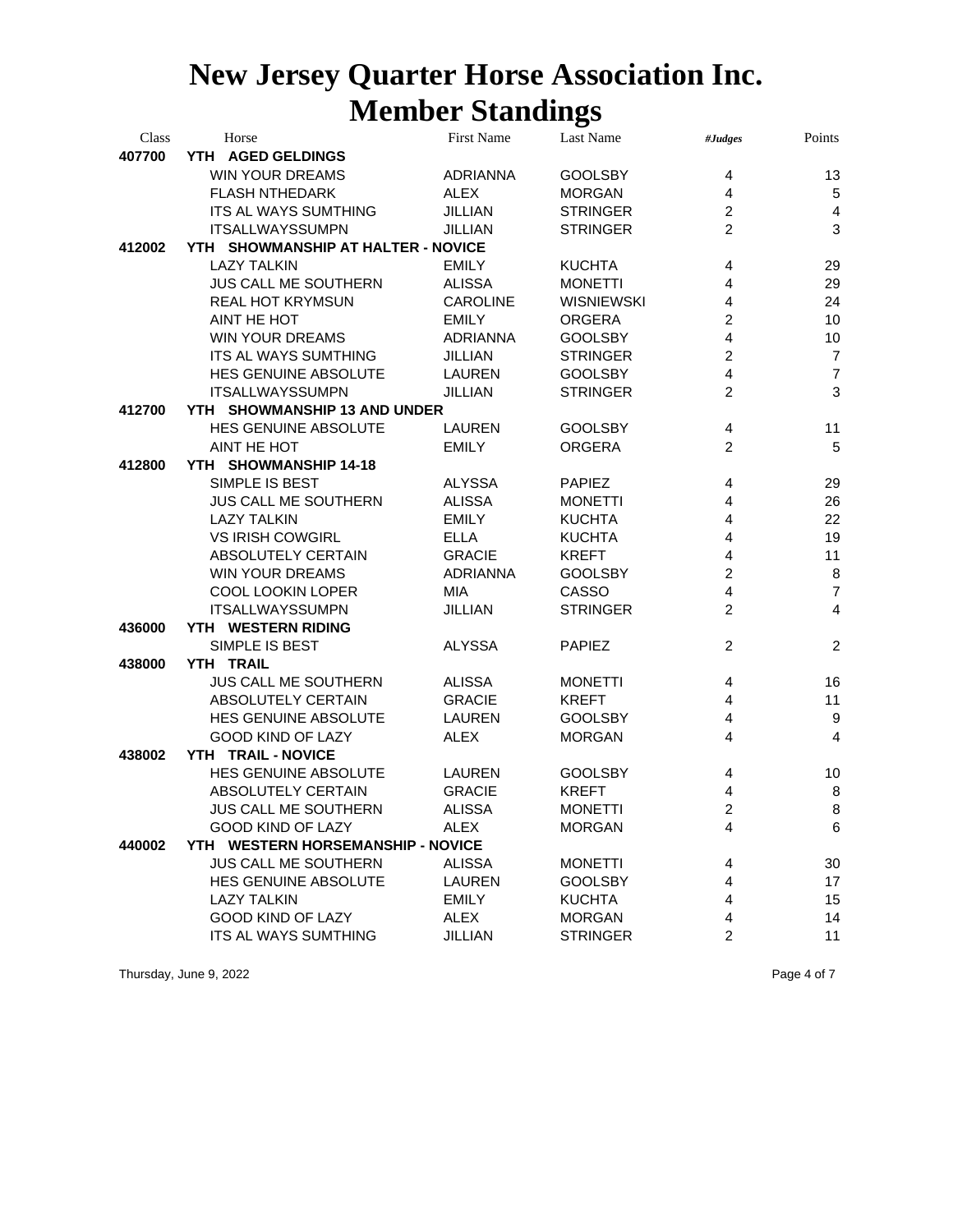| Class  | Horse                                 | First Name       | Last Name       | #Judges        | Points           |
|--------|---------------------------------------|------------------|-----------------|----------------|------------------|
|        | AINT HE HOT                           | <b>EMILY</b>     | <b>ORGERA</b>   | $\overline{c}$ | 10               |
|        | <b>ITSALLWAYSSUMPN</b>                | JILLIAN          | <b>STRINGER</b> | $\overline{a}$ | 10               |
|        | ABSOLUTELY CERTAIN                    | <b>GRACIE</b>    | <b>KREFT</b>    | $\overline{4}$ | 9                |
| 440700 | YTH WESTERN HORSEMANSHIP 13 AND UNDER |                  |                 |                |                  |
|        | HES GENUINE ABSOLUTE                  | <b>LAUREN</b>    | <b>GOOLSBY</b>  | 4              | 21               |
| 440800 | YTH WESTERN HORSEMANSHIP 14-18        |                  |                 |                |                  |
|        | SIMPLE IS BEST                        | <b>ALYSSA</b>    | <b>PAPIEZ</b>   | 4              | 36               |
|        | COOL LOOKIN LOPER                     | MIA              | CASSO           | $\overline{4}$ | 30               |
|        | <b>LAZY TALKIN</b>                    | <b>EMILY</b>     | <b>KUCHTA</b>   | $\overline{4}$ | 27               |
|        | <b>VS IRISH COWGIRL</b>               | <b>ELLA</b>      | <b>KUCHTA</b>   | $\overline{4}$ | 14               |
|        | ITS AL WAYS SUMTHING                  | <b>JILLIAN</b>   | <b>STRINGER</b> | $\overline{c}$ | 10               |
|        | ABSOLUTELY CERTAIN                    | <b>GRACIE</b>    | <b>KREFT</b>    | $\overline{c}$ | 10               |
|        | <b>JUS CALL ME SOUTHERN</b>           | <b>ALISSA</b>    | <b>MONETTI</b>  | $\overline{4}$ | $9\,$            |
|        | GOOD KIND OF LAZY                     | ALEX             | <b>MORGAN</b>   | $\overline{4}$ | $\boldsymbol{9}$ |
|        | <b>ITSALLWAYSSUMPN</b>                | <b>JILLIAN</b>   | <b>STRINGER</b> | $\overline{2}$ | $\,6\,$          |
| 442002 | YTH WESTERN PLEASURE - NOVICE         |                  |                 |                |                  |
|        | HES GENUINE ABSOLUTE                  | LAUREN           | <b>GOOLSBY</b>  | 4              | 18               |
|        | <b>JUS CALL ME SOUTHERN</b>           | ALISSA           | <b>MONETTI</b>  | $\overline{4}$ | 17               |
|        | ABSOLUTELY CERTAIN                    | <b>GRACIE</b>    | <b>KREFT</b>    | $\overline{4}$ | $\overline{7}$   |
|        | <b>FLASH NTHEDARK</b>                 | ALEX             | <b>MORGAN</b>   | $\overline{4}$ | $\overline{5}$   |
| 442700 | YTH WESTERN PLEASURE 13 AND UNDER     |                  |                 |                |                  |
|        | HES GENUINE ABSOLUTE                  | <b>LAUREN</b>    | <b>GOOLSBY</b>  | 4              | 19               |
| 442800 | YTH WESTERN PLEASURE 14-18            |                  |                 |                |                  |
|        | SIMPLE IS BEST                        | <b>ALYSSA</b>    | <b>PAPIEZ</b>   | 4              | 24               |
|        | WILL HE BE HOT                        | <b>KARLSON</b>   | <b>BAUER</b>    | $\overline{4}$ | 16               |
|        | <b>JUS CALL ME SOUTHERN</b>           | <b>ALISSA</b>    | <b>MONETTI</b>  | $\overline{2}$ | $9\,$            |
|        | ABSOLUTELY CERTAIN                    | <b>GRACIE</b>    | <b>KREFT</b>    | $\overline{4}$ | $\overline{7}$   |
|        | <b>VS IRISH COWGIRL</b>               | ELLA             | <b>KUCHTA</b>   | $\overline{a}$ | 6                |
|        | <b>FLASH NTHEDARK</b>                 | <b>ALEX</b>      | <b>MORGAN</b>   | $\overline{4}$ | 5                |
| 443000 | YOUTH RANCH RIDING                    |                  |                 |                |                  |
|        | A DREAM KAT                           | <b>KARLSON</b>   | <b>BAUER</b>    | 4              | 4                |
| 443002 | YOUTH RANCH RIDING L1                 |                  |                 |                |                  |
|        | A DREAM KAT                           | <b>KARLSON</b>   | <b>BAUER</b>    | $\overline{4}$ | $\overline{7}$   |
| 444002 | YTH HUNTER UNDER SADDLE - NOVICE      |                  |                 |                |                  |
|        | <b>LAZY TALKIN</b>                    | <b>EMILY</b>     | <b>KUCHTA</b>   | 4              | 26               |
|        | <b>WIN YOUR DREAMS</b>                | ADRIANNA         | <b>GOOLSBY</b>  | 4              | 18               |
|        | <b>ISLE DECK YA</b>                   | <b>ELIZABETH</b> | <b>SCHALICK</b> | $\overline{c}$ | 13               |
|        | ABSOLUTELY CERTAIN                    | <b>GRACIE</b>    | <b>KREFT</b>    | 4              | 10               |
|        | <b>ITS AL WAYS SUMTHING</b>           | <b>JILLIAN</b>   | <b>STRINGER</b> | 2              | $\overline{7}$   |
|        | <b>ITSALLWAYSSUMPN</b>                | JILLIAN          | <b>STRINGER</b> | $\overline{c}$ | $\overline{7}$   |
|        | <b>HES NATURAL</b>                    | ALEX             | <b>MORGAN</b>   | $\overline{4}$ | 6                |
| 444700 | YTH HUNTER UNDER SADDLE 13 AND UNDER  |                  |                 |                |                  |
|        | HES GENUINE ABSOLUTE                  | <b>LAUREN</b>    | <b>GOOLSBY</b>  | 4              | 6                |
| 444800 | YTH HUNTER UNDER SADDLE 14-18         |                  |                 |                |                  |

Thursday, June 9, 2022 **Page 5 of 7** Page 5 of 7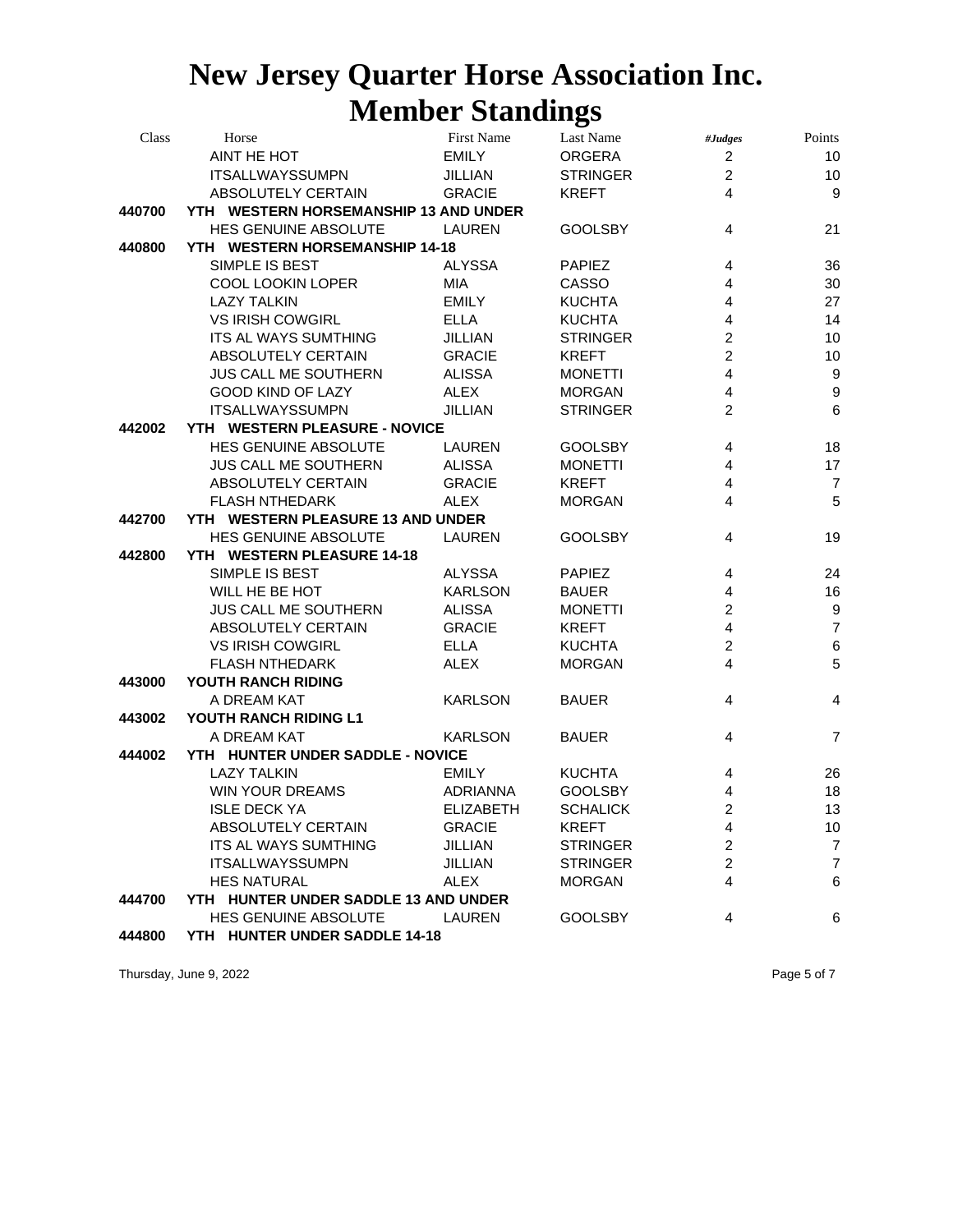| Class  | Horse                                 | First Name       | Last Name         | #Judges                 | Points           |
|--------|---------------------------------------|------------------|-------------------|-------------------------|------------------|
|        | COOL LOOKIN LOPER                     | MIA              | CASSO             | 4                       | 22               |
|        | <b>LAZY TALKIN</b>                    | EMILY            | <b>KUCHTA</b>     | $\overline{4}$          | 18               |
|        | <b>WIN YOUR DREAMS</b>                | <b>ADRIANNA</b>  | <b>GOOLSBY</b>    | $\overline{4}$          | 12               |
|        | ABSOLUTELY CERTAIN                    | <b>GRACIE</b>    | <b>KREFT</b>      | $\overline{4}$          | $\overline{7}$   |
|        | <b>HES NATURAL</b>                    | ALEX             | <b>MORGAN</b>     | $\overline{4}$          | 5                |
| 452002 | YTH HUNT SEAT EQUITATION - NOVICE     |                  |                   |                         |                  |
|        | <b>JUS CALL ME SOUTHERN</b>           | <b>ALISSA</b>    | <b>MONETTI</b>    | $\overline{4}$          | 24               |
|        | <b>REAL HOT KRYMSUN</b>               | <b>CAROLINE</b>  | <b>WISNIEWSKI</b> | 4                       | 23               |
|        | <b>ITSALLWAYSSUMPN</b>                | <b>JILLIAN</b>   | <b>STRINGER</b>   | $\overline{c}$          | 11               |
|        | HES GENUINE ABSOLUTE                  | LAUREN           | <b>GOOLSBY</b>    | $\overline{4}$          | 8                |
|        | <b>HES NATURAL</b>                    | <b>ALEX</b>      | <b>MORGAN</b>     | $\overline{4}$          | $\bf 8$          |
|        | ABSOLUTELY CERTAIN                    | <b>GRACIE</b>    | <b>KREFT</b>      | $\overline{4}$          | $\bf 8$          |
|        | <b>ISLE DECK YA</b>                   | <b>ELIZABETH</b> | <b>SCHALICK</b>   | $\boldsymbol{2}$        | $\bf 8$          |
|        | ITS AL WAYS SUMTHING                  | <b>JILLIAN</b>   | <b>STRINGER</b>   | $\overline{2}$          | $\bf 8$          |
| 452700 | YTH HUNT SEAT EQUITATION 13 AND UNDER |                  |                   |                         |                  |
|        | HES GENUINE ABSOLUTE                  | <b>LAUREN</b>    | <b>GOOLSBY</b>    | $\overline{4}$          | 8                |
| 452800 | YTH HUNT SEAT EQUITATION 14-18        |                  |                   |                         |                  |
|        | JUS CALL ME SOUTHERN                  | <b>ALISSA</b>    | <b>MONETTI</b>    | 4                       | 26               |
|        | COOL LOOKIN LOPER                     | MIA              | CASSO             | $\overline{4}$          | 24               |
|        | <b>LAZY TALKIN</b>                    | EMILY            | <b>KUCHTA</b>     | $\overline{4}$          | 21               |
|        | <b>ITSALLWAYSSUMPN</b>                | <b>JILLIAN</b>   | <b>STRINGER</b>   | $\overline{c}$          | $9\,$            |
|        | ABSOLUTELY CERTAIN                    | <b>GRACIE</b>    | <b>KREFT</b>      | $\overline{4}$          | $\,8\,$          |
|        | ITS AL WAYS SUMTHING                  | <b>JILLIAN</b>   | <b>STRINGER</b>   | $\overline{2}$          | $6\phantom{1}6$  |
| 477000 | YTH PERFORMANCE HALTER GELDINGS       |                  |                   |                         |                  |
|        | <b>JUS CALL ME SOUTHERN</b>           | <b>ALISSA</b>    | <b>MONETTI</b>    | 4                       | 31               |
|        | COOL LOOKIN LOPER                     | MIA              | CASSO             | $\overline{4}$          | 29               |
|        | <b>LAZY TALKIN</b>                    | <b>EMILY</b>     | <b>KUCHTA</b>     | $\overline{\mathbf{4}}$ | 28               |
|        | SIMPLE IS BEST                        | <b>ALYSSA</b>    | <b>PAPIEZ</b>     | $\overline{4}$          | 23               |
|        | HES GENUINE ABSOLUTE                  | <b>LAUREN</b>    | <b>GOOLSBY</b>    | $\overline{\mathbf{4}}$ | 18               |
|        | GOOD KIND OF LAZY                     | <b>ALEX</b>      | <b>MORGAN</b>     | 4                       | 9                |
|        | ABSOLUTELY CERTAIN                    | <b>GRACIE</b>    | <b>KREFT</b>      | $\overline{4}$          | $\bf 8$          |
| 7001   | <b>SMALL FRY SHOWMANSHIP</b>          |                  |                   |                         |                  |
|        | <b>CIERRAS BEAUTY SLEEP</b>           | <b>NATALIE</b>   | <b>DEGROOT</b>    | 4                       | 22               |
|        | ZIPPOS MR GOOD BODY                   | <b>ISABELLE</b>  | <b>REYNOLDS</b>   | 4                       | 18               |
|        | HOT FRIDAY NIGHT                      | <b>MADELINE</b>  | <b>REYNOLDS</b>   | $\overline{\mathbf{4}}$ | 12               |
|        | ABITA REDFORDS CHIP                   | LEVI             | <b>MARX</b>       | $\overline{4}$          | $\overline{7}$   |
| 7002   | <b>SMALL FRY ENGLISH WALK TROT</b>    |                  |                   |                         |                  |
|        | <b>BRING YOUR BEST</b>                | <b>HADDIE</b>    | <b>CURIALE</b>    | 4                       | 16               |
|        | <b>CIERRAS BEAUTY SLEEP</b>           | <b>NATALIE</b>   | <b>DEGROOT</b>    | 4                       | 14               |
|        | ABITA REDFORDS CHIP                   | LEVI             | <b>MARX</b>       | 4                       | $\boldsymbol{9}$ |
| 7003   | <b>SMALL FRY EQUITATION</b>           |                  |                   |                         |                  |
|        | <b>BRING YOUR BEST</b>                | <b>HADDIE</b>    | <b>CURIALE</b>    | 4                       | 13               |
|        | ABITA REDFORDS CHIP                   | LEVI             | <b>MARX</b>       | 4                       | 13               |
|        | <b>CIERRAS BEAUTY SLEEP</b>           | <b>NATALIE</b>   | <b>DEGROOT</b>    | $\overline{4}$          | 11               |

Thursday, June 9, 2022 **Page 6 of 7** Page 6 of 7